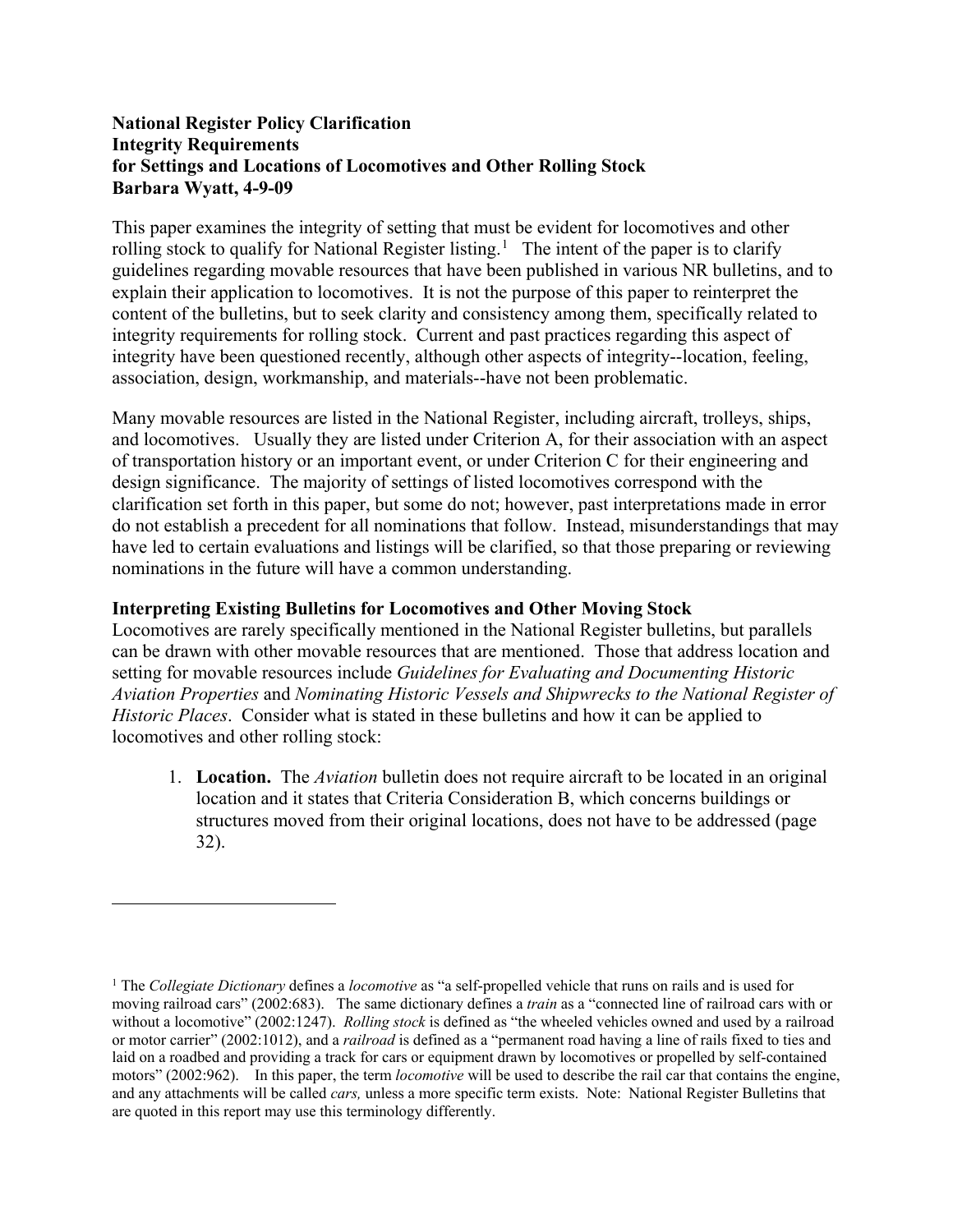It makes sense that Criteria Consideration B does not have to be addressed if locomotives and rolling stock are listed under Criterion C. In fact, it is expected that an original location may be difficult to find for locomotives. Although a parallel is not made in the *Aviation* bulletin, if Criterion A applies to rolling stock the original location may be important. For example, if a cable car was nominated for its service in San Francisco, it probably would be important for the cable car to be located in San Francisco because of the iconic nature of that city's cable car system.

2. **Setting.** The *Aviation* bulletin states that aircraft must have an appropriate setting. An appropriate setting for aircraft is an air-related facility, such as an aircraft parking ramp, a hangar, a naval aviation station, or a municipal airport (page 36).

Locomotives and other rolling stock also must have an appropriate setting. In any setting, the locomotive or rolling stock must be positioned on track. In addition, an appropriate setting should include, but may not be limited to, the following settings:

- a. A railroad line or a section of track adjacent to or near a railroad line; or
- b. The inside of a roundhouse, repair shop, or other rail-related building or structure; or
- c. The exterior of a rail-related building or structure.
- 3. **Fragile resources.** Similarly, the Historic Vessels bulletin states that historic vessels must be maintained in the water, unless their preservation compels their removal from the water. In that case, a historic vessel should be in a natural waterfront setting, such as a drydock, but the setting must not present the vessel as a museum object (pages 8- 9).

Likewise, some rare locomotives may have to be situated to enhance their preservation, precluding an entirely authentic setting. Conditions that may warrant special storage include fragile fabric and vulnerability to vandalism. In such cases, the locomotive must be located on tracks, in a setting that does not detract from an appreciation of the locomotive as a vehicle designed to travel within the nation's rail system. As with historic vessels, the setting should minimize the appearance of the locomotive as a museum object.

4. **Settings of collections.** The *Aviation* bulletin states that aircraft that are parts of collections can be eligible if the setting is appropriate (pages 36-37). The bulletin says that as part of a collection, the aircraft must be individually significant under the National Register criteria, retain integrity of materials, design, workmanship, feeling and association, and be in a setting that is appropriate to aircraft and allows the aircraft to convey its significance as an aircraft. In fact, the *Aviation* bulletin states that among collections, "the deciding factor will be appropriateness of setting" (page 36). The *Historic Vessels* bulletin is not quite as accepting of collections, but it states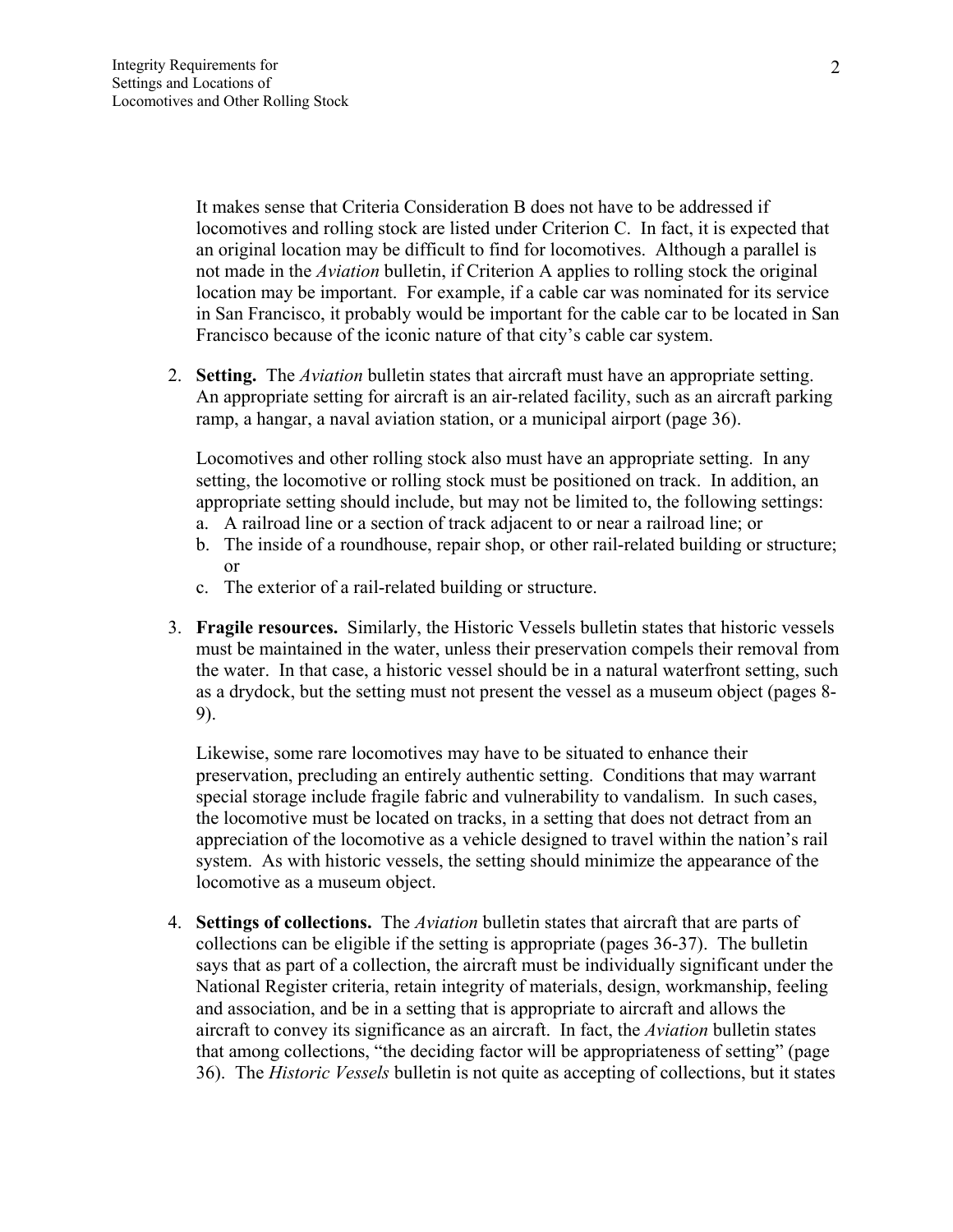that in exceptional cases a collection of vessels may be eligible if exhibited in an appropriate setting (page 10).

If a locomotive is part of a collection, the setting must be appropriate *and* the locomotive must individually meet the National Register criteria *and* it must retain integrity of materials, design, workmanship, feeling and association. An appropriate setting, as described in #2, above, will allow it to convey its significance as a historic locomotive. For an entire collection of locomotives or rolling stock to be found eligible, the individual significance of each car must be demonstrated, as with aircraft.

#### **Locomotives Listed in the National Register**

Sixty-five locomotives are individually listed in the National Register, with several others included in non-railroad historic districts. For example, Centennial Park in Nashville, TN, was listed as a park (district), with a locomotive in the park evaluated as a contributing resource. Staff evaluated a significant sampling of listed locomotives, which were identified using a key word search of the National Register Information System (NRIS) database. Based on this review, the settings of listed locomotives generally fall into the following categories:

- Former railroad shops, depots, or other railroad facilities, some converted to museums —either inside a building or outside;
- A main line or a spur track, perhaps running through a museum or park;
- Inside a non-rail related building or structure, which may be a museum.

Due to their fragile condition, some locomotives are sheltered by an open-sided pavilion. Others are surrounded by fencing to prevent vandalism. Such treatments constitute non-historic settings, but they may be essential protective devices. Recall that the *Aviation* bulletin stated that aircraft "that have been removed from an aviation setting and are now museum objects, in the traditional sense, generally will not qualify for the National Register. National Register status for museum objects is redundant since the objectives of recognition and preservation are inherent in the museum mission" (page 36). However, if a setting is otherwise appropriate, the use of protective structures, such as sheds, may have a moderate to minimal impact on integrity. Such protective devices generally do not relegate locomotives to museum objects "in the traditional sense."

From an examination of the submitted text, maps, and photographs of nominations, it seems that about 15% of those studied are located in settings with serious integrity problems. Examples of inappropriate settings include:

**East Tennessee and Western North Carolina Railroad Locomotive No. 12, Watauga County, NC.** Sits on track of the Tweetsie Railroad theme park, three miles from the eastern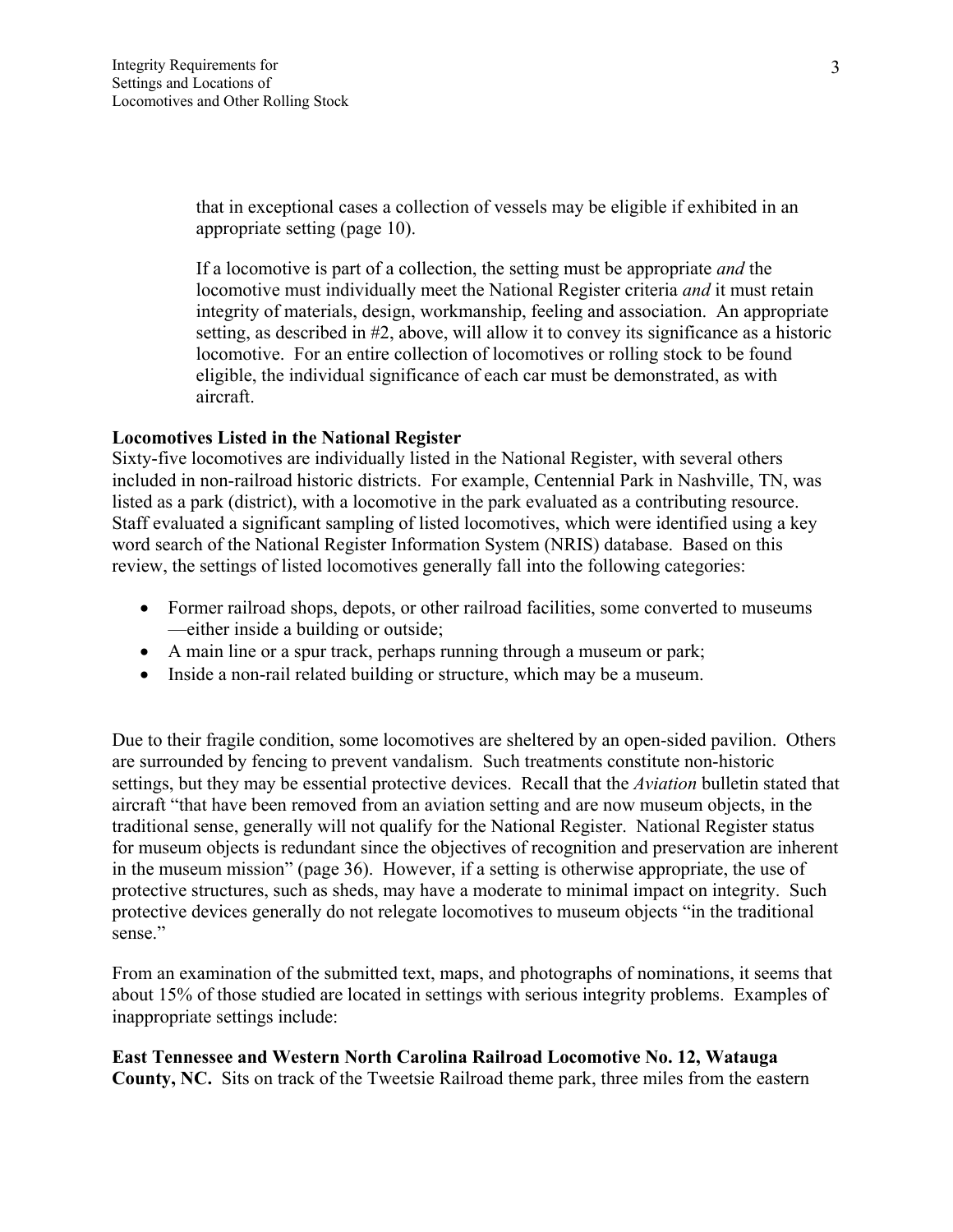end of the former railroad. The setting appears inappropriate, although the theme park has incorporated several miles of track for short excursions.

**Denver and Rio Grande Railroad Locomotive No. 169, Alamosa County, CO.** Located in Cole Park in Alamosa, on a section of track behind a chain link fence. It is not near a railroad line.

**C&O Steam Locomotive #2755, Logan Co, WV.** Located in a state park, not near a railroad line.

**Soo Lumber Shay, Wexford County, MI.** Located in Cadillac City Park under a shelter, not near a railroad line.

**The Lion Locomotive (c.1840), Washington County, Maine.** Located inside the state museum in Augusta. The locomotive is one of the earliest in the country and could not survive in an outside setting; however, a setting so clearly a museum setting does not meet the guidelines for aircraft or vessels and, therefore, in the future will not be deemed appropriate for locomotives.

Other settings of listed locomotives may not be composed of a historic roundhouse or depot, but at least the locomotives are on stretches of track with historic associations. A few are behind fencing. At least two were moved from city parks to other locations, probably for reasons of security. Collections of cars generally seem to be located in areas that historically had a great deal of train activity, for example railroad shops.

The National Register has occasionally listed properties that today do not seem to meet the Criteria, Criteria Considerations, or integrity requirements. Such properties are not removed from the National Register, but they inspire NPS to prepare guidelines that clarify the application of the Criteria, Criteria Considerations, and integrity requirements to a particular property type. The National Register bulletins have traditionally been the vehicle for such clarification. In the case of the settings of locomotives and other rolling stock, the bulletins that concern aviation and historic vessels provide the guidance needed to clarify the required settings of locomotives and other moving stock.

**Please see the attached clarification that pertains to locomotives and other moving stock.**